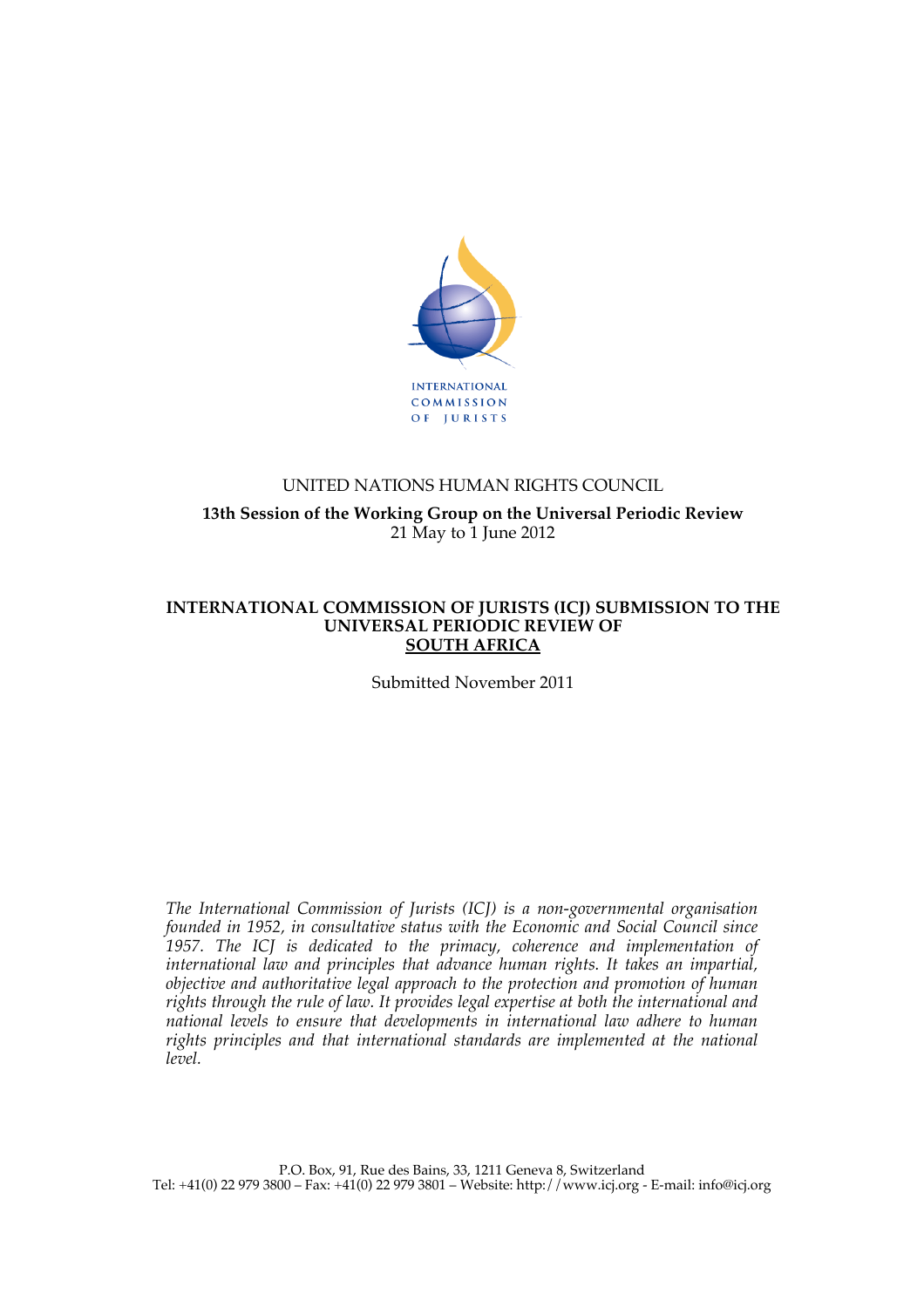# **ICJ submission to the Universal Periodic Review of South Africa**

1. The International Commission of Jurists (ICJ) welcomes the opportunity to contribute to the Human Rights Council's Universal Periodic Review (UPR) of South Africa. In this submission, the ICJ brings to the attention of the Human Rights Council's Working Group on the UPR (Working Group) and to the Human Rights Council (Council) issues concerning: (1) access to justice; (2) sexual violence; (3) migrant rights; (4) police accountability and oversight; and (5) international instruments and mechanisms.

#### **ACCESS TO JUSTICE, ESPECIALLY IN THE CONTEXT OF BUSINESS AND HUMAN RIGHTS**

2. Because of South Africa's wealth in natural resources and economic position, the State attracts substantial business activity of transnational corporations. In the context of a plethora of activity of both national and transnational companies, many corporate human rights abuses are committed. South Africa has a duty to protect the victims of such abuses, who must have effective access to justice including to effective remedies and reparation.

3. Marking the close of the *apartheid* era, South Africa adopted a new Constitution and a Bill of Rights. A new Companies Act of 2010 has come into effect, and a new code of corporate governance has been released. Companies are legally required to contribute actively to the realisation of rights and to manage compliance with an increasing array of statutes. Where conflicts between the interests of corporations and local communities lead to corporate human rights abuses, the law offers access to remedies for victims of abuses, but there remain serious protection gaps.

4. The Jurisdiction of Regional Courts Amendment Act 2008 represents a welcome development, increasing access to legal resources needed to resolve claims that victims usually raise against corporations. <sup>1</sup> However, the role of other legal actors, such as law clinics, State-paid public defenders, and public interest legal services bodies, are key to tackling the problem of access to legal representation, and their resources remain limited.<sup>2</sup>

5. Latest available figures show that an hour's legal consultation costs between 8% and  $21\%$  of the average local monthly wage.<sup>3</sup> Most victims can only therefore access legal representation if special arrangements are made. Lawyers may enter into contingency fee agreements, <sup>4</sup> or provide pro-bono legal services. A Legal Services Charter was concluded between the Government and the legal profession, in which the profession undertakes to take steps to increase pro bono work, support law clinics and similar bodies, and enhance access in rural areas.<sup>5</sup> The Government has yet to officially publish the Charter or the scorecards for measuring compliance, <sup>6</sup> and it remains a voluntary document.

6. The Legal Aid Board resolved 397,788 matters in 2009/2010. <sup>7</sup> An evaluation of the contribution of legal aid to litigation against corporations for human rights violations nevertheless raises three concerns. First, the legal aid system is heavily committed to representing criminal defendants and detained persons. Only 10% of Board's resources are allocated to civil matters,<sup>8</sup> and there the focus is on family and housing law.<sup>9</sup> Secondly, the Board only provides services to the poorest applicants.<sup>10</sup> Finally, the Legal Aid Board remains over-stretched, in need of assistance from other areas including local government and the profession.<sup>11</sup> It is not designed or resourced to construct and litigate complex corporate liability cases.<sup>12</sup>

7. Section 34 of the Constitution grants everyone the right to have legal disputes decided in a fair public hearing before a court or similar body.13 Courts have jurisdiction over companies incorporated in South Africa in respect of acts in South Africa. Courts also exercise jurisdiction over all natural persons resident in the courts' area of jurisdiction. Residence is a matter of ordinary habitation, $14$  so it includes both citizens and foreigners in South Africa for extended periods.<sup>15</sup> With regards to citizens or foreigners who are nonresidents, if there is an 'adequate connection' between a South African court and a legal matter, mere service on the defendant while temporarily present in South Africa will ground jurisdiction.<sup>16</sup>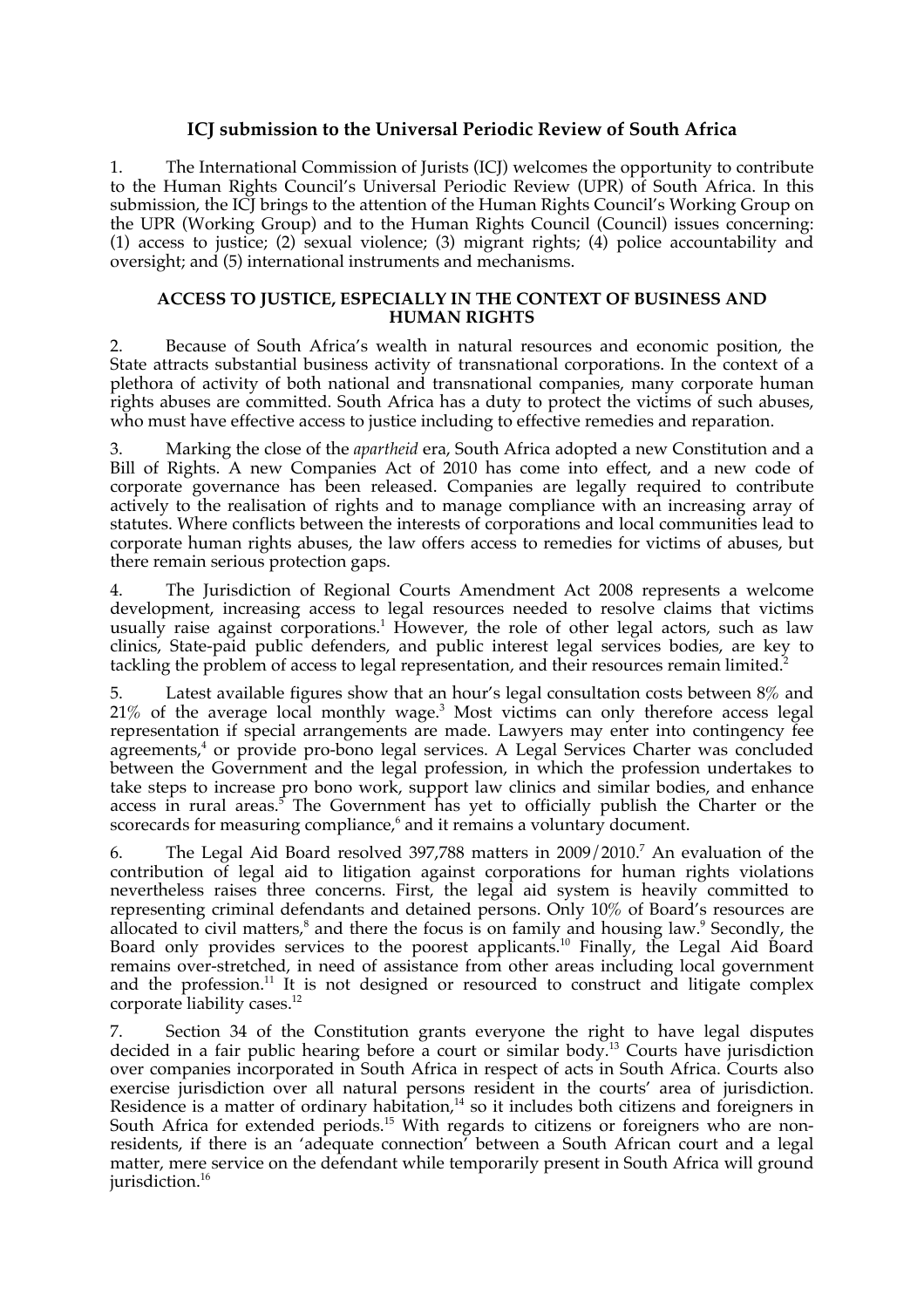8. The rules relating to companies incorporated in foreign companies are more complex. A court will exercise jurisdiction where a foreign corporation has its 'principal place of business' in the court's jurisdiction.<sup>17</sup> If a foreign company merely 'carries on business' in South Africa, a court can exercise jurisdiction only if the company 'carries on business' in its area of jurisdiction *and* if a further condition is met. According to some authorities, the condition is that the cause of action must arise in the area of jurisdiction of the court;<sup>18</sup> according to others, it must arise particularly from its local business activities.<sup>19</sup> The precise meaning of the phrases 'principal place of business' and 'carries on business' remain unclear. $\frac{3}{2}$ 

9. If a corporation fulfils neither requirement, it is a non-resident and courts will only have jurisdiction if the cause of action arises in the court's area of jurisdiction, or if the plaintiff is resident there. In both cases, there is a further qualification: the court will not exercise jurisdiction unless property of the defendant is attached, and falls within the jurisdiction of the court.<sup>21</sup> Property held elsewhere in South Africa does not suffice.

10. These rules leave a gap. If a corporation commits a wrong in an area of South Africa in which it does not do business and does not have property, and/or if it does not have property in the area of South Africa in which the victim is a resident, no South African court will have jurisdiction. As a result, many victims struggle to hold foreign corporations liable in South African courts for rights abuses committed in South Africa.

11. Some statutes providing for extra-territorial jurisdiction are of particular relevance to victims of corporate human rights abuses.<sup>22</sup> However many of these Acts apply only to natural persons, not to corporations.<sup>23</sup> This does not in itself prevent a corporation from being held liable, since liability of natural persons may be imputed to juristic persons. However, a court must establish jurisdiction separately over each party, and so a corporation can only be held liable by South African courts, for acts by a natural person over whom the courts have extra-territorial jurisdiction in respect of either statute, if the courts have jurisdiction over the company based on the rules laid out above.

12. The Rules of Court provide for the discovery procedure, which obliges parties to set out under oath the documents they have or have had that are relevant to the case.<sup>24</sup> Courts have the power to order discovery, and ultimately to dismiss a party's claim or defence, if a party fails to discover.<sup>25</sup> The Promotion of Access to Information Act (PAIA) provides one of the most extensive mechanisms for obtaining information. Unfortunately, courts are reluctant to permit 'pre-action discovery' through the use of the PAIA prior to the commencement of proceedings to obtain information normally obtained by discovery. Preaction discovery is vital to situations where there is a danger that rights will not be vindicated if applicants wait until discovery, or are forced to undertake the expense of initiating proceedings in order to obtain discovery.<sup>26</sup>

13. Once a claim has been brought, applicants face serious delays and lengthy proceedings.<sup>27</sup> It often takes two to five years for a matter to get to trial,<sup>28</sup> there is a "huge backlog" of appeals from the magistrates' courts burdening the High Courts, and 49,030 detainees were awaiting trial as of May 2010. 29 This is attributed to cumbersome procedures and a lack of facilities.<sup>30</sup> The Constitutional Court has noted that 'endemic blemishes' in the criminal justice system cause delays, and that 'multiple postponements are endemic' in the system.<sup>31</sup>

14. While judicial remedies are indispensable for implementing and enforcing human rights protections, non-judicial remedies can be complementary and more accessible to some victims. For example, the Commission for Conciliation, Mediation and Arbitration deals with the majority of labour rights cases and usually produces a ruling in weeks; whereas a review in the Labour Court takes two or more. <sup>32</sup> More specialised independent tribunals like the CCMA are needed.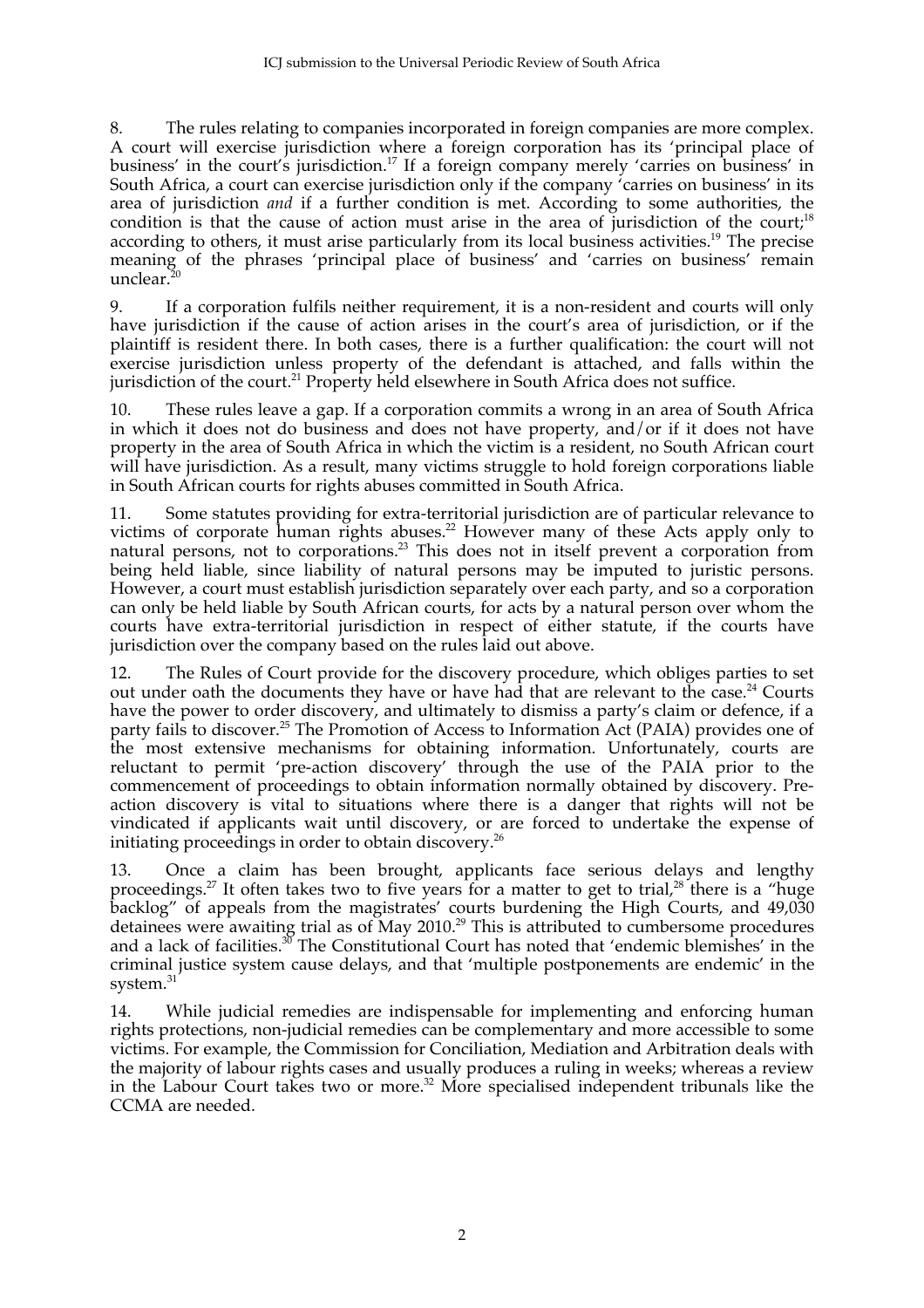# **SEXUAL VIOLENCE**

15. Sexual violence against women and girls in South Africa remains a serious problem of epidemic proportions. Notwithstanding South Africa's progressive Bill of Rights and meritorious jurisprudence echoing international and regional human rights standards, the protection of women against sexual abuse remains in practice very limited and ineffective. Sexual violence continues to be women's daily experience while perpetrators continue to enjoy widespread *de facto* impunity. Meanwhile, incidences of sexual violence continue to escalate to alarming proportions. Crime statistics for 2010/2011 released by the South African Police Service note that  $66,196$  sexual offenses were reported.<sup>33</sup> The high sexual violence statistics are an alarming indication that South Africa is failing to meet its international human rights obligations.

16. As has been noted by the Committee on the Elimination of Discrimination against Women (CEDAW), civil society groups, and South Africa itself, there have been a number of recent rapes and murders of lesbian women.<sup>34</sup> In April 2011, Noxolo Nogwaza, an activist with the Ekurhuleni Pride Organizing Committee, was sexually assaulted and beaten to death in Kwa-Thema township. According to the Sunday Tribune, a thirteen-year old girl was subjected to "corrective rape" in Atteridgeville, Pretoria, for being a lesbian. The attack was condemned by a spokesperson for the Ministry of Justice and Constitutional Development. While South Africa's decision to establish a national taskforce to tackle hate crimes against LGBT individuals is welcome, there is a lack of hate crimes laws and effective prosecution of all acts of violence.

17. International human rights law obliges South Africa to exercise due diligence to prevent, investigate and punish sexual violence.<sup>35</sup> Failing to do so implicates numerous human rights guarantees, most significantly the right to bodily and psychological integrity and security of person, including freedom from torture or ill-treatment, the right to equality in the enjoyment of human rights, the right to inherent dignity and respect and protection thereof. 36

## **PROTECTION OF MIGRANT RIGHTS**

18. The South African Bill of Rights covers issues relevant to the protection of migrants, in particular the right to freedom and security of the person (section 12), the prohibition of slavery, servitude or forced labour (section 13), freedom of employment and fair labour practices (sections 22-23), the right of all to adequate housing (sections 26), to health care, food, water and social security services (section 27) and education (section 29), and the protection of children (section 28).<sup>37</sup>

19. The constitutional and legislative steps taken have not, however, translated into effective protection of the human rights of migrants. In many cases, violations of rights of non-citizens – refugees, asylum seekers, and other immigrants – which include physical attacks, attacks on property and administrative barriers, remain a matter for serious concern. While victims of those violations usually struggle to access justice and adequate remedies, perpetrators are often not held accountable, reinforcing perceptions of impunity for crimes and other attacks against foreign nationals. While the Victim Empowerment Programme's Policy Guidelines identify victims of 'hate victimization' as a priority group and provide for compensation and restitution, $38$  its provisions are rarely applied to victims of xenophobic violence.

20. The plight of immigrants in South Africa has been particularly echoed by the UN Special Rapporteur on the human rights of migrants, who drew the attention of national authorities to the need to "improve social cohesion and measures against discrimination, exploitation, a tendency by the police to ignore the rights of migrants, and the overall lack of a comprehensive immigration policy that incorporates human rights protection". <sup>39</sup> The Special Rapporteur also urged South Africa to adopt a clear and comprehensive immigration policy, which would go beyond managing the entry and stay of migrants, and have a human rights-based approach in order to protect the rights of migrants and their families.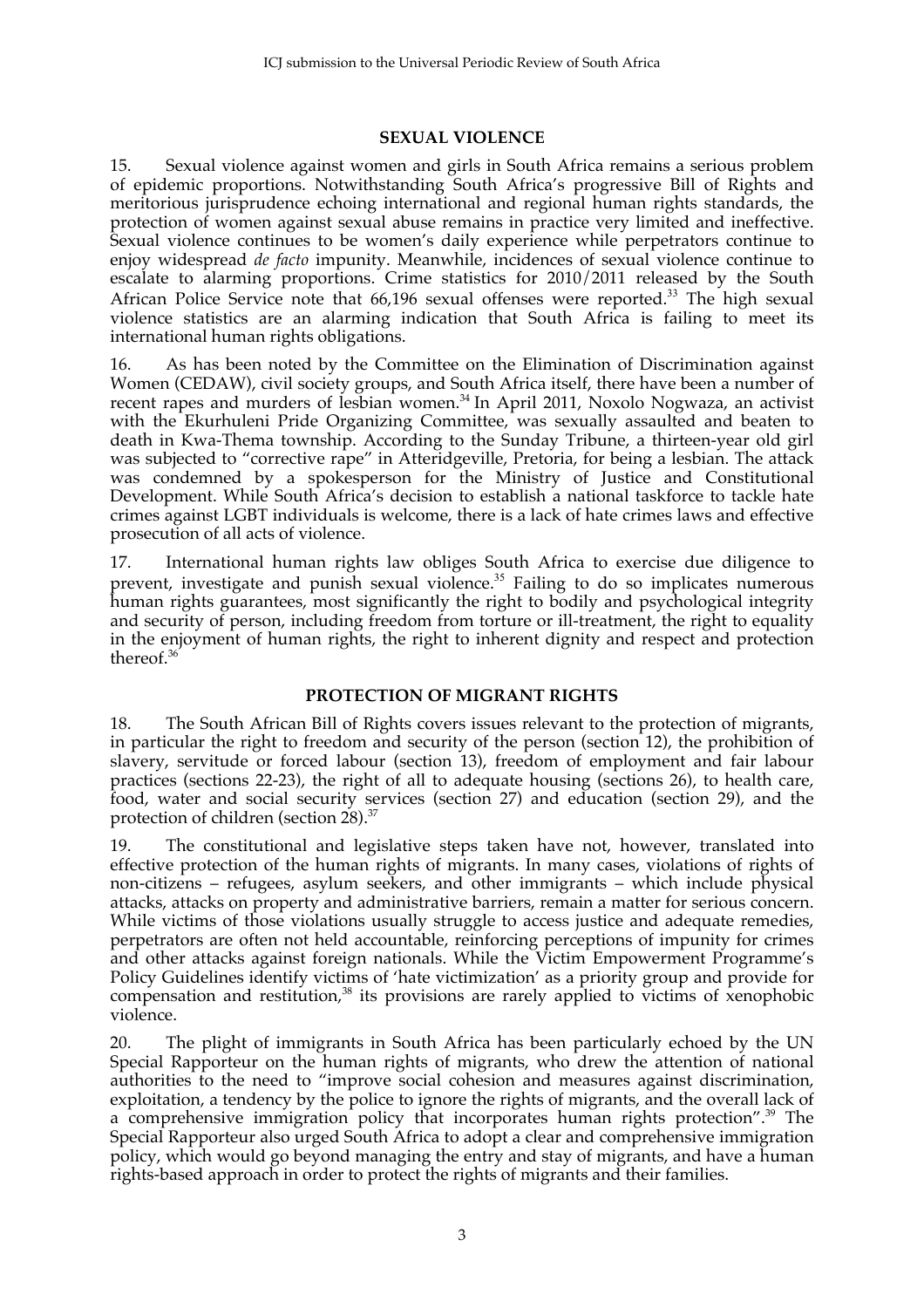# **POLICE ACCOUNTABILITY AND OVERSIGHT**

21. While the Independent Complaints Directorate (ICD) is now well established to investigate alleged abuse of police power, particularly concerning deaths in police custody or otherwise as a result of police action, the under-resourcing of this body has exposed it to other problems such as corruption, misconduct, torture, and the failure to deliver the required services. As a result, police abuses have rarely been investigated and few perpetrators effectively punished, leading to a state of near-impunity. As a result, laws fail to provide deterrence and victims often have little faith in the system. Furthermore, the ICD still has no authority to enforce its recommendations on policing.<sup>40</sup>

## **INTERNATIONAL HUMAN RIGHTS INSTRUMENTS AND MECHANISMS**

22. South Africa is a party to several of the core human right treaties, with the notable exceptions of ICESCR,<sup>41</sup> OPCAT,<sup>42</sup> CPED,<sup>43</sup> and ICRMW.<sup>44</sup>

23. Despite South Africa's commitment to "continue to submit country reports to human rights Treaty Monitoring Bodies" when standing for election to the Human Rights Council in 2007, <sup>45</sup> South Africa has failed to adhere to several reporting deadlines:

- South Africa has failed to submit its initial report to the Human Rights Committee (HRCttee) (due 2000), as well as its second and third periodic reports (due 2005 and 2010 respectively);
- It has failed to submit additional information requested by the Committee against Torture (CAT) concerning its initial report (due 2007) as well as its second periodic report (due 2009);
- South Africa has failed to submit its second and third periodic reports to the Committee on the Rights of the Child (CRC) (due 2002 and 2007).

24. Although South Africa has issued a standing invitation to the Special Procedures, it failed to respond to requests to carry out country visits by three of the Special Procedures, dating back to 2003. 46

## **RECOMMENDATIONS**

25. The ICJ calls upon the Working Group and the Council to urge the Government of South Africa to:

*Concerning access to justice*

- i). Increase access to pro-bono legal services and create stronger requirements on lawyers to provide such services;
- ii). Set up a public interest litigation group within the legal aid system focusing on abuses by business enterprises;
- iii). Increase access both to judicial and non-judicial remedies, for example the creation of more specialised independent tribunals as well as an ombudsman or similar mechanism;
- iv). Encourage the Human Rights Commission to adopt business and human rights as a focus area and address pressing issues, for example mining relocations;
- v). Pass legislation allowing for pre-action discovery, with enforceable requirements of disclosure so as to enable victims to gain information that can provide the basis for a case;
- vi). Adopt legislation to enable companies registered in South Africa to be held liable for violations of rights beyond South Africa's borders;
- vii). Recognise under law that company directors have fiduciary duties to realise fundamental rights;
- viii). Amend the Companies Act to require that companies' memoranda of association comply with the applicable provisions of the Bill of Rights;
- ix). Require that companies set up internal policies and procedures to address abuses of rights that have occurred or are at risk occurring, and require, in line with their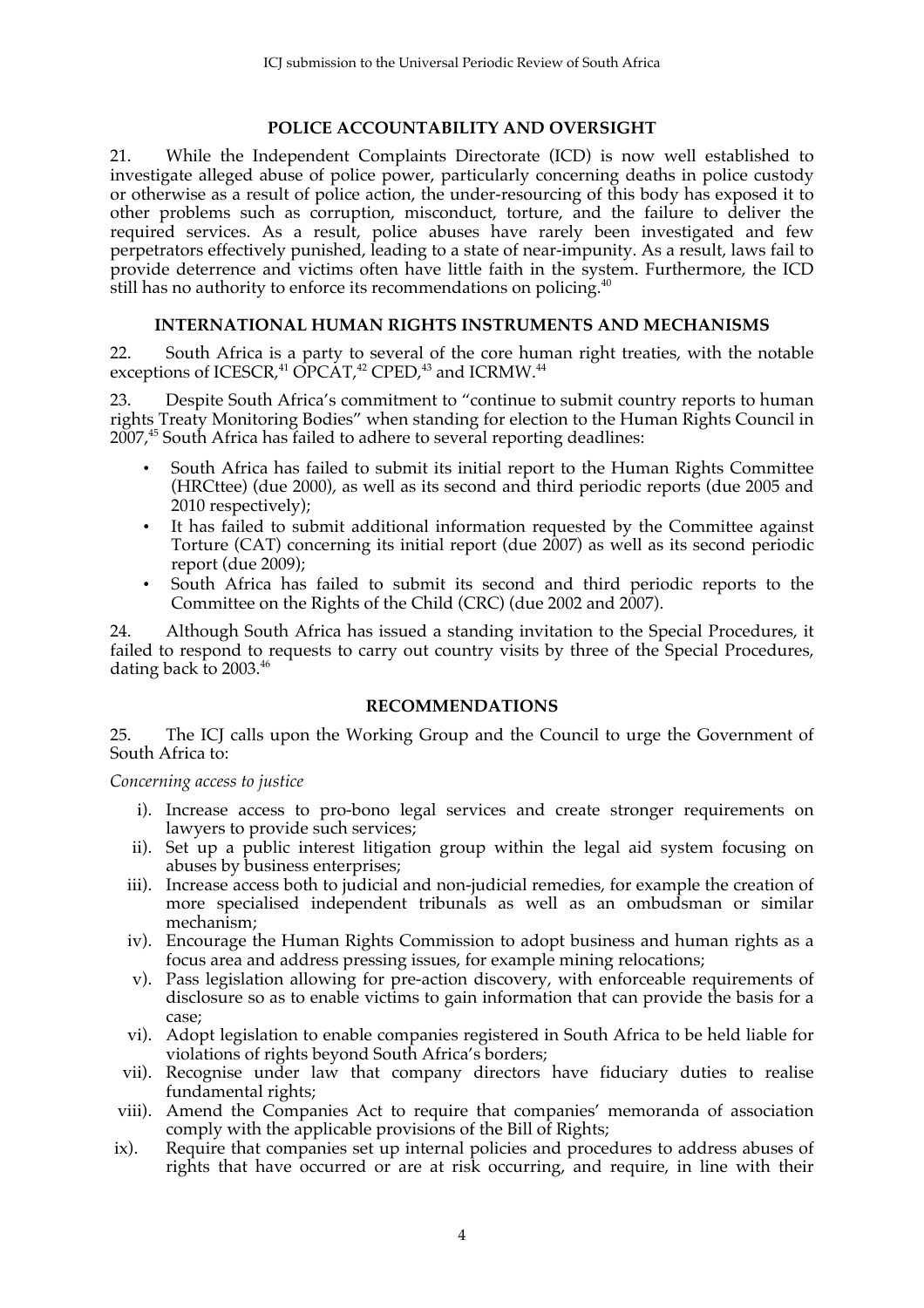obligations under the Constitution, that they report on the extent to which they are contributing to the realisation of human rights.

*Concerning sexual violence, migrant rights and police accountability*

- x). Adopt a more integrated and effective approach to break the cycle of sexual violence, including through widespread social and economic reforms to address the causes of violence;
- xi). Enact hate crimes laws and ensure effective prosecution of all acts of violence.;
- xii). Improve policing practices, promote tolerance, and fundamentally revise the management of migration from Africa and elsewhere;
- xiii). Implement the recommendation of the Special Rapporteur on migrants to "establish institutionalised programmes designed to create the necessary conditions for the integration of migrants into South African society and the respect of their rights, including to work, health, housing and education, without discrimination";
- xiv). Strengthen police accountability and oversight mechanisms to ensure respect for human rights in policing actions.

*Concerning international instruments and mechanisms*

- xv). Become a party to: ICESCR; OPCAT; and the Convention for the Protection of All Persons from Enforced Disappearance; and the ICRMW;
- xvi). Immediately sign, with a view to ratification, the Third Optional Protocol to the Convention on the Rights of the Child;
- xvii). Provide without delay: its initial report and second and third periodic reports to the HRCttee; its second periodic report and the additional information requested to the CAT; its second and third periodic reports to the CRC;
- xviii). Accept at the earliest opportunity the requests to undertake official missions in South Africa by the Special Rapporteur on food, the Special Rapporteur on extrajudicial, summary or arbitrary executions, and the Special Rapporteur on rascism; and extend to them all reasonable cooperation and assistance to facilitate timely and effective country missions;
	- xix). Present to the Council, during the plenary session to adopt the outcome document for the UPR of South Africa, a national plan of action for the implementation of accepted recommendations and voluntary pledges and commitments;
	- xx). Present to the Council, two years after adoption of the outcome document, a midterm progress report on the status of implementation of recommendations and voluntary pledges and commitments.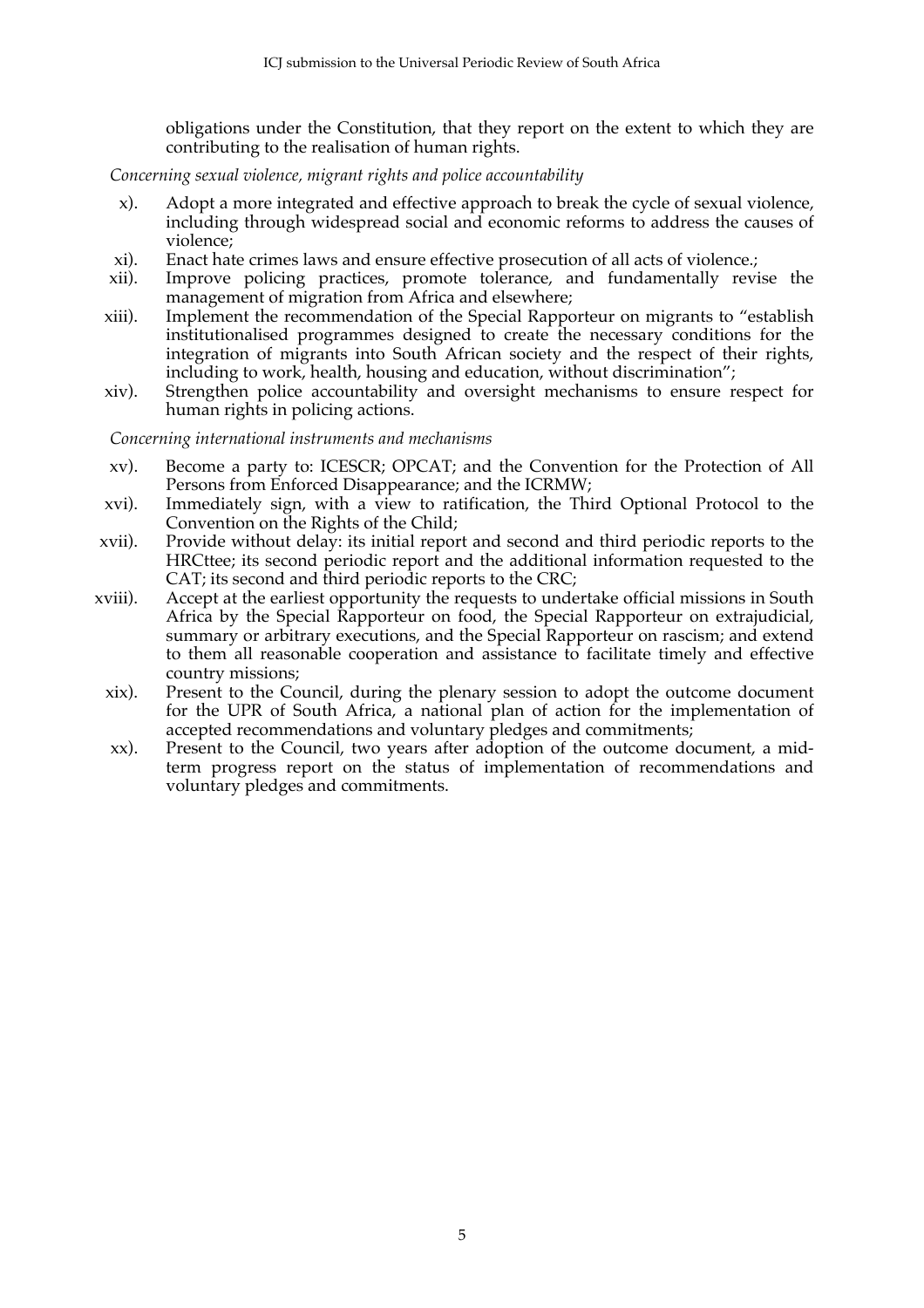#### ENDNOTES:

1<br><sup>1</sup> The Jurisdiction of Regional Courts Amendment Act 31 was promulgated on 5 November 2008.

 $2$  Recent research suggests that South African public interest litigation bodies suffer from loss of staff to the private sector, reduced community mobilisation, and a shortage of funds. Gilbert Marcus & Steven Budlender *A Strategic Evaluation of Public Interest Litigation in South Africa (*Atlantic Philanthropies, June 2008) at 15-17, 22-23, 126

<sup>3</sup> These approximate figures are based on the current government quarterly employment figures, available at www.statssa.gov.za/keyindicators/keyindicators.asp (giving an average salary of R5775 per month), and the current median rates charged by attorneys according to the September 2008 National Survey of the Attorney's Profession prepared for the Law Society of South Africa, available at www.lssa.questweb.co.za/Uploads/files/National\_Survey\_of\_the\_Attorneys\_Profession 2008.pdf, at 19, giving median hourly consultation fees of between R450 and R1200 per hour.

<sup>4</sup> These are subject to certain limitations intended to protect the client. Contingency Fees Act 66 of 1997, s 2(1) and (2). See also a written opinion by Advocate EC Labuschagne dated 30 May 2002, available at http://www.northernlaw.co.za/content/view/51/84/

<sup>5</sup> See the Legal Services Charter, adopted by government and representatives of the legal profession in December 2007, available at www.justice.gov.za/LSC/legal\_charter.htm, esp. at 8-11

<sup>6</sup> According to the Law Society of South Africa's website, www.lssa.questweb.co.za, last accessed 28 June 2009; the Bill is not listed among the 'current bills' of the Department of Justice and Constitutional Development, available at http://www.justice.gov.za/legislation/bills/bills.htm. However, it is worth noting that the Law Society for the Northern Provinces has published a scorecard compliance document and this document is applicable to legal professionals within the Northern Provinces of SA.

<sup>7</sup> Legal Aid Board Annual Report 2009/10, available at

http://www.legal-aid.co.za/images/publications/annual-reports/annualreport2010.pdf, at 20 8 Legal Aid Board Annual Report 2007/08, available at

http://www.legal-aid.co.za/images/publications/annualreports/

 $2008$ .pdf, at 4

 Van As, Hennie 'Taking Legal Aid to the People: Unleashing legal aid in South Africa' (2005) 26 *Obiter p.* 187 at 207; see the letter from the Legal Aid Board indicating that it did not support personal

injury claims submitted to the English Courts in *Lubbe v Cape plc* [2000] 4 All ER (HL) 268 at 278 <sup>10</sup> Indeed, in a distinctly tragic irony, if corporations violate the rights of their workers or communities established around their industries, the wages they pay will likely make their employees and their families too rich for legal aid, without being rich enough to engage in litigation. (The provision of

<sup>11</sup> McQuoid-Mason Op. Cit. note 170 at 220-30; Van As Ibid at 199-205; Arthur Chaskalson 'Legal Interns could solve legal aid problems' 1997 *De Rebus* 782, Editorial 'Legal Aid Again: The profession

<sup>12</sup> However, it should be noted that the Board has recently established a Strategic Impact Unit, designed to fund litigation with a wider public interest.The Unit, with partners, has engaged in a sizeable litigation relevant to this study, involving a series of test cases on behalf of ex-miners suffering from silicosis. The parties are currently in talks pursuing a settlement. Richard Meeran 'Open Letter to the Special Representative of the UN Secretary-General on Business and Human Rights: The genesis and development of MNC litigation in South Africa and a possible model for the future', available at http://edit.business-humanrights.org/Links/Repository/ 353808/jump; author's personal communication with Bongumusa Sibiya of the Legal Resources Centre, 5 June 2009

 $13$  Section 34 applies to all legal disputes other than criminal matters, which are not seen as 'disputes'

and are regulated by section 35: see *S v Pennington* 1997 (4) SA 1076 (CC) at para 46 <sup>14</sup> *Erasmus* Ibid. at A1-23-1-24; *Herbstein & Van Winsen* Ibid. at 59. There is High Court authority to the effect that mere domicile does not suffice for residence: *Geyser v Nedbank Ltd: In re: Nedbank Ltd v Geyser* 2006 (4) SA 544 (W) at 546D-E. It may be doubted whether this is correct. See on the point *Erasmus* Ibid. at A1-24; *Harms* at A4.12; *Herbstein & Van Winsen* Ibid. at 58-59; *Pollak* Op. Cit note 203 at 42-43, 47-48, 53; Forsyth 'The Impact of the Domestic on the International: Some Crucial Deficiencies in the South African Law of Jurisdiction with their Regional and International Consequences' (2006) 18 *South African Mercantile Law Journal* 1 at 7-11. It would serve victims if domicile does suffice, given the complications of establishing jurisdiction over non-residents (see below), and this is arguably defensible. A domicile may not be present in a country (the usual reason for rejecting it as a ground),

but domicile does establish a link between person and court. <sup>15</sup> *Mayne v Main* 2001 (2) SA 1239 (SCA) esp. at paras 24-26 <sup>16</sup> *Bid Industrial Holdings* at para 56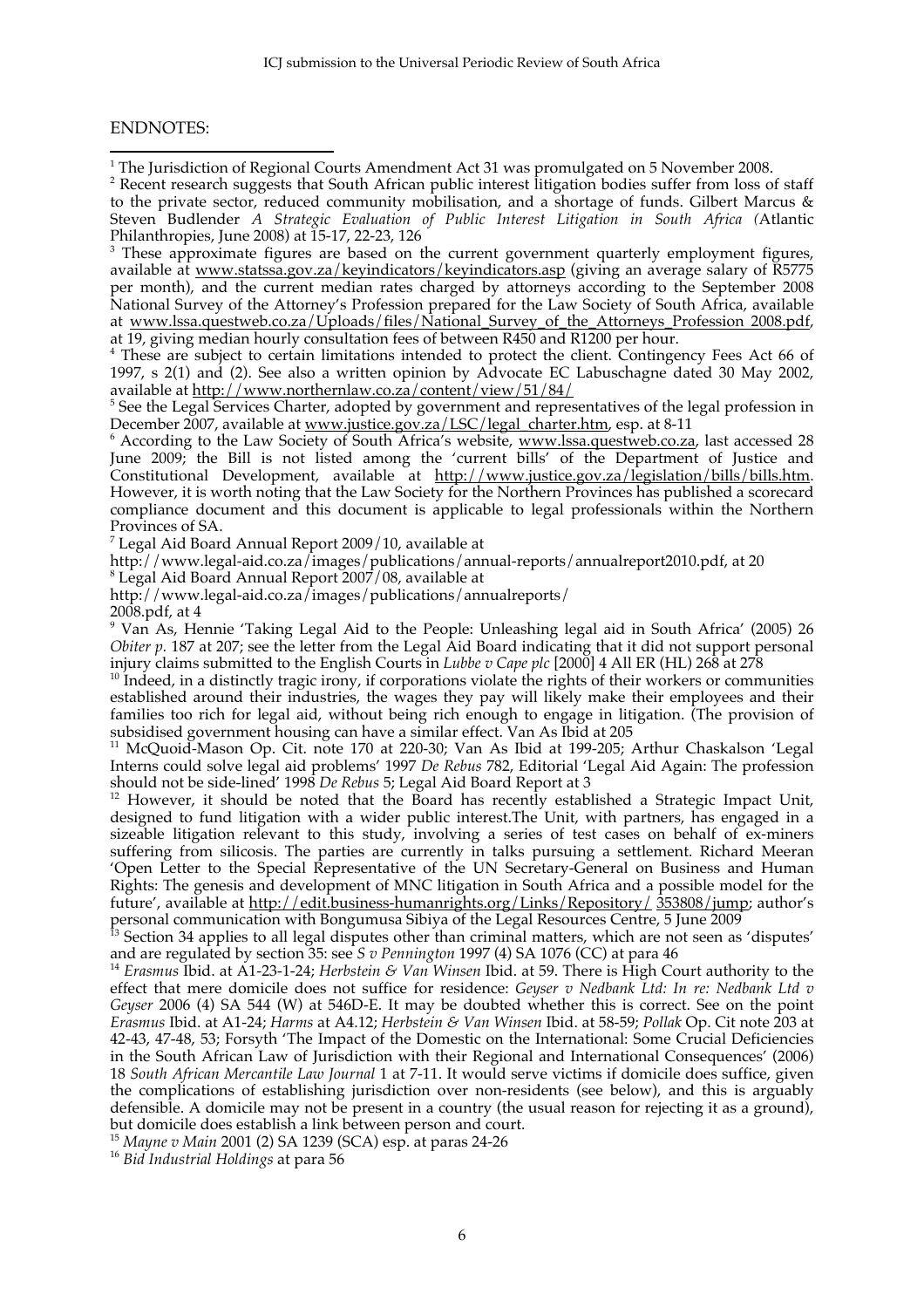<sup>17</sup> *Herbstein & Van Winsen* Op. Cit 207 at 69; *Pollak* Op. Cit note 203 at 77-78; Forsyth, Christopher *Private International Law: The Modern Roman-Dutch Law including the Jurisdiction of the High Courts 4 Ed*  (Juta & Co., Cape Town, 2003) at 196.

18 Van Loggerenberg, DE & Farlam P *Erasmus: Superior Court Practice* [Service 2009] (Juta & Co, Cape Town) at A1-25 – 1-26; Cilliers, AC et al *Herbstein & Van Winsen: The Civil Practice of the High Court and Supreme Court of Appeal of South Africa 5 ed* (Juta & Co, Cape Town, 2009) at 69; David Pistorius *Pollak on Jurisdiction 2 ed* (Juta & Co, Cape Town, 1993) at 78.

19 The condition is applied in this way in the case of *Joseph v Air Tanzania Corporation* 1997 (3) SA 34 (W), where a court refused to treat a foreign company as a resident of its jurisdiction.

<sup>20</sup> *Erasmus* Op. Cit. note 203 at A1-25 – 1-26; *Herbstein & Van Winsen* Op. Cit note 207 at 69-70

<sup>21</sup> *Erasmus* Op. Cit note 203 at A1-32-A1-32ª; Following the decisions in *Estate Agents Board v Lek* 1979 (3) SA 1048 (A) and *Ewing McDonald Co Ltd v M & M Products Co* 1991 (1) SA 252 (A); see further Forsyth Op. Cit note 220 at 187-88.

<sup>22</sup> Examples include the Implementation of the Rome Statute of the International Criminal Court Act 27 of 2002, Preventing of Counterfeiting of Currency Act 16 of 1965, the Admiralty Jurisdiction Regulation Act 105 of 1983, the Financial Intelligence Centre Act 38 of 2001, the Private Security Industry Regulation Act 56 of 2001, and the Defence Act 42 of 2002. See further FAFO Op. Cit note 49 at 29-35.

<sup>23</sup> Examples include the Implementation of the Rome Statute of the International Criminal Court Act

27 of 2002, and the Prevention and Combating of Corrupt Activities Act 12 of 2004.<br><sup>24</sup> See generally Harms Op. Cit note 195 at B35. Discovery includes the obligation to disclose documents that may damage a party's own case: South African courts apply the rule as stated in the English case of *Compagnie Financiere et Commerciale du Pacific v Peruvian Guano Co* (1882) 11 QBD 55; see *Swissborough Diamond Mines v Government of the Republic of South Africa* 1999 (2) SA 279 (T) at 316D-

H and cases there cited.<br><sup>25</sup> See Uniform Rules 35(6) and (7)

<sup>26</sup> See the idea of 'assistance' in *Cape Metropolitan Council* at paras 28-29.

 $27$  This is despite the fact that the legislature introduced a new article, s 342A, into the Criminal Procedure Act permitting courts to investigate unreasonable delays and make orders to circumvent delay.

<sup>28</sup> Sandile Ngcobo 'Delivery of Justice: Agenda for Change' (2003) 120 *South African Law Journal* 688 at

<sup>29</sup> Department of Correctional Services Annual Report 2009/2010, available at

http://judicialinsp.pwv.gov.za/Annualreports/Annual%20Report%202009%20-2010.pdf, at 13<br><sup>30</sup> Ngcobo, Ibid at 693, 705-06<br><sup>31</sup> Wild v Hoffert NO 1998 (3) SA 695 (CC) at paras 12, 30

<sup>32</sup> Author's interview with Johan Kruger, attorney at the Solidarity trade union's Labour and Constitutional Law Unit, 27 May 2009. As noted in the section on delay, a case that goes beyond the

For rape statistics as reported by the South African Police Services see: < http://www.saps.gov.za/statistics/reports/crimestats/2011/crime\_stats.htm> (accessed 11 November 2011). See also Ursula Lau *Intimate Partner Violence Fact Sheet,* research undertaken by the Medical Sciences Research Council which reveals that 1 in 4 women in the general South African

<sup>34</sup> Committee on the Elimination of Discrimination against Women, *Concluding Observations: South Africa*, UN Doc CEDAW/C/ZAF/CO/4 (2011), paras. 39-40.

*Articles* 3 & 4, Protocol to the African Charter on Human and Peoples Rights on the Rights of Women in Africa; Article 4(c), Declaration on the Elimination of Violence Against Women, 20 December 1993, General Assembly Resolution A/RES/48/104; Committee Against Torture, General Comment No.2, Implementation of Article 2 by States Parties, 24 January 2008, U.N. Doc. CAT/C/GC/2, Para.18; Committee on the Elimination of Discrimination Against Women, Case of A.T. v. Hungary, Communication No. 2/2003, 26 January 2005, A/60/38, Paras. 9.2 - 9.3.; Committe on the Elimination of Discrimination Against WOmen, Case of Vertido v. The Philippines,, UN Doc CEDAW/C/46/D/18/2008

<sup>36</sup> Those internationally guaranteed rights are enshrined in Sections 10, 11 and 12 of the Constitution of South Africa.

 $37$  Legislation regulating migration issues includes the Refugees Act (1998), the Immigration Act (2002) (last amended in 2004), the Immigration Regulations (2005), the Criminal Procedure Act (Act No. 51 of 1977), the Defence Act (Act No. 42 of 2002) and the Child Care Act (1983) for minors.

38 Adopted in May 2007. Available at *www.info.gov.za/view/DownloadFileAction?id=111693* (Accessed on 12 November 2011)